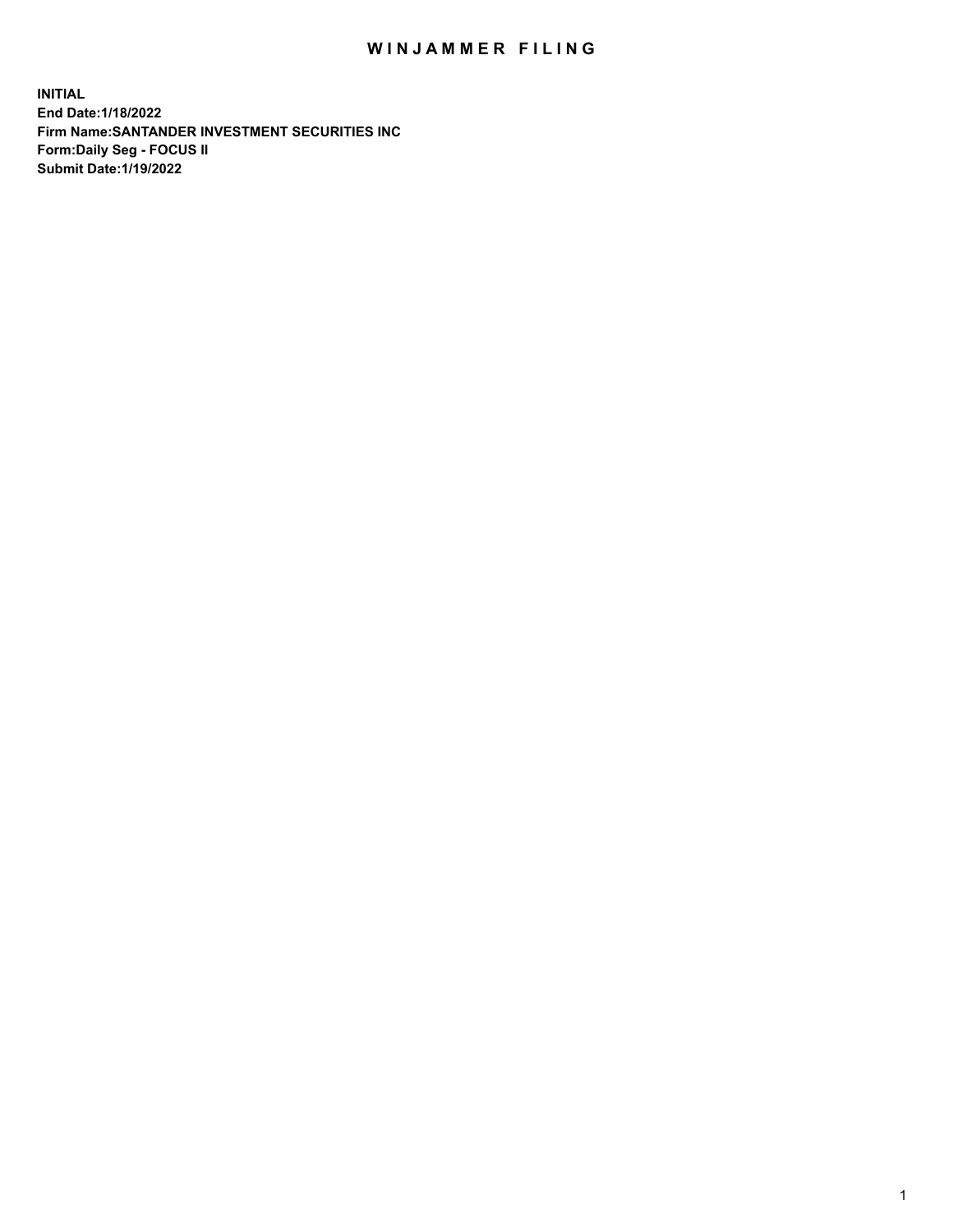**INITIAL End Date:1/18/2022 Firm Name:SANTANDER INVESTMENT SECURITIES INC Form:Daily Seg - FOCUS II Submit Date:1/19/2022 Daily Segregation - Cover Page**

Name of Company **SANTANDER INVESTMENT SECURITIES INC** Contact Name **Richard Ro** Contact Phone Number **(212) 350-3662** Contact Email Address **richard.ro@santander.us** FCM's Customer Segregated Funds Residual Interest Target (choose one): a. Minimum dollar amount: ; or **70,000,000** b. Minimum percentage of customer segregated funds required:% ; or **0** c. Dollar amount range between:and; or **0 0** d. Percentage range of customer segregated funds required between:% and%. **0 0** FCM's Customer Secured Amount Funds Residual Interest Target (choose one): a. Minimum dollar amount: ; or **0** b. Minimum percentage of customer secured funds required:% ; or **0** c. Dollar amount range between:and; or **0 0** d. Percentage range of customer secured funds required between:% and%. **0 0** FCM's Cleared Swaps Customer Collateral Residual Interest Target (choose one): a. Minimum dollar amount: ; or **0** b. Minimum percentage of cleared swaps customer collateral required:% ; or **0**

c. Dollar amount range between:and; or **0 0** d. Percentage range of cleared swaps customer collateral required between:% and%. **0 0**

Attach supporting documents CH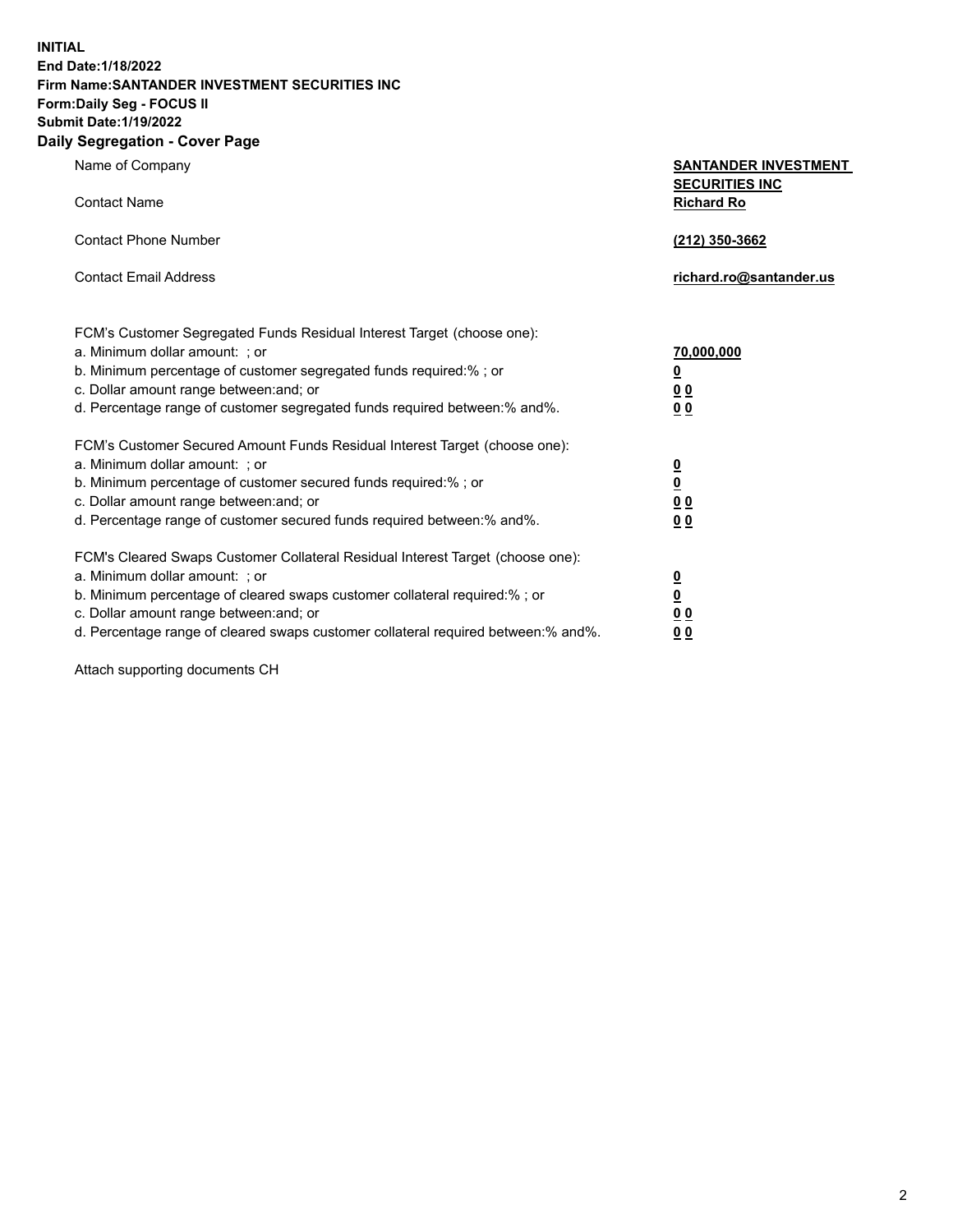## **INITIAL End Date:1/18/2022 Firm Name:SANTANDER INVESTMENT SECURITIES INC Form:Daily Seg - FOCUS II Submit Date:1/19/2022 Daily Segregation - Secured Amounts**

|     | Foreign Futures and Foreign Options Secured Amounts                                         |                   |
|-----|---------------------------------------------------------------------------------------------|-------------------|
|     | Amount required to be set aside pursuant to law, rule or regulation of a foreign            | $0$ [7305]        |
|     | government or a rule of a self-regulatory organization authorized thereunder                |                   |
| 1.  | Net ledger balance - Foreign Futures and Foreign Option Trading - All Customers             |                   |
|     | A. Cash                                                                                     | $0$ [7315]        |
|     | B. Securities (at market)                                                                   | $0$ [7317]        |
| 2.  | Net unrealized profit (loss) in open futures contracts traded on a foreign board of trade   | $0$ [7325]        |
| 3.  | Exchange traded options                                                                     |                   |
|     | a. Market value of open option contracts purchased on a foreign board of trade              | $0$ [7335]        |
|     | b. Market value of open contracts granted (sold) on a foreign board of trade                | $0$ [7337]        |
| 4.  | Net equity (deficit) (add lines 1. 2. and 3.)                                               | $0$ [7345]        |
| 5.  | Account liquidating to a deficit and account with a debit balances - gross amount           | $0$ [7351]        |
|     | Less: amount offset by customer owned securities                                            | 0 [7352] 0 [7354] |
| 6.  | Amount required to be set aside as the secured amount - Net Liquidating Equity              | $0$ [7355]        |
|     | Method (add lines 4 and 5)                                                                  |                   |
| 7.  | Greater of amount required to be set aside pursuant to foreign jurisdiction (above) or line | $0$ [7360]        |
|     | 6.                                                                                          |                   |
|     | FUNDS DEPOSITED IN SEPARATE REGULATION 30.7 ACCOUNTS                                        |                   |
| 1.  | Cash in banks                                                                               |                   |
|     | A. Banks located in the United States                                                       | $0$ [7500]        |
|     | B. Other banks qualified under Regulation 30.7                                              | 0 [7520] 0 [7530] |
| 2.  | Securities                                                                                  |                   |
|     | A. In safekeeping with banks located in the United States                                   | $0$ [7540]        |
|     | B. In safekeeping with other banks qualified under Regulation 30.7                          | 0 [7560] 0 [7570] |
| 3.  | Equities with registered futures commission merchants                                       |                   |
|     | A. Cash                                                                                     | $0$ [7580]        |
|     | <b>B.</b> Securities                                                                        | $0$ [7590]        |
|     | C. Unrealized gain (loss) on open futures contracts                                         | $0$ [7600]        |
|     | D. Value of long option contracts                                                           | $0$ [7610]        |
|     | E. Value of short option contracts                                                          | 0 [7615] 0 [7620] |
| 4.  | Amounts held by clearing organizations of foreign boards of trade                           |                   |
|     | A. Cash                                                                                     | $0$ [7640]        |
|     | <b>B.</b> Securities                                                                        | $0$ [7650]        |
|     | C. Amount due to (from) clearing organization - daily variation                             | $0$ [7660]        |
|     | D. Value of long option contracts                                                           | $0$ [7670]        |
|     | E. Value of short option contracts                                                          | 0 [7675] 0 [7680] |
| 5.  | Amounts held by members of foreign boards of trade                                          |                   |
|     | A. Cash                                                                                     | $0$ [7700]        |
|     | <b>B.</b> Securities                                                                        | $0$ [7710]        |
|     | C. Unrealized gain (loss) on open futures contracts                                         | $0$ [7720]        |
|     | D. Value of long option contracts                                                           | $0$ [7730]        |
|     | E. Value of short option contracts                                                          | 0 [7735] 0 [7740] |
| 6.  | Amounts with other depositories designated by a foreign board of trade                      | $0$ [7760]        |
| 7.  | Segregated funds on hand                                                                    | $0$ [7765]        |
| 8.  | Total funds in separate section 30.7 accounts                                               | $0$ [7770]        |
| 9.  | Excess (deficiency) Set Aside for Secured Amount (subtract line 7 Secured Statement         | $0$ [7380]        |
|     | Page 1 from Line 8)                                                                         |                   |
| 10. | Management Target Amount for Excess funds in separate section 30.7 accounts                 | $0$ [7780]        |
| 11. | Excess (deficiency) funds in separate 30.7 accounts over (under) Management Target          | $0$ [7785]        |
|     |                                                                                             |                   |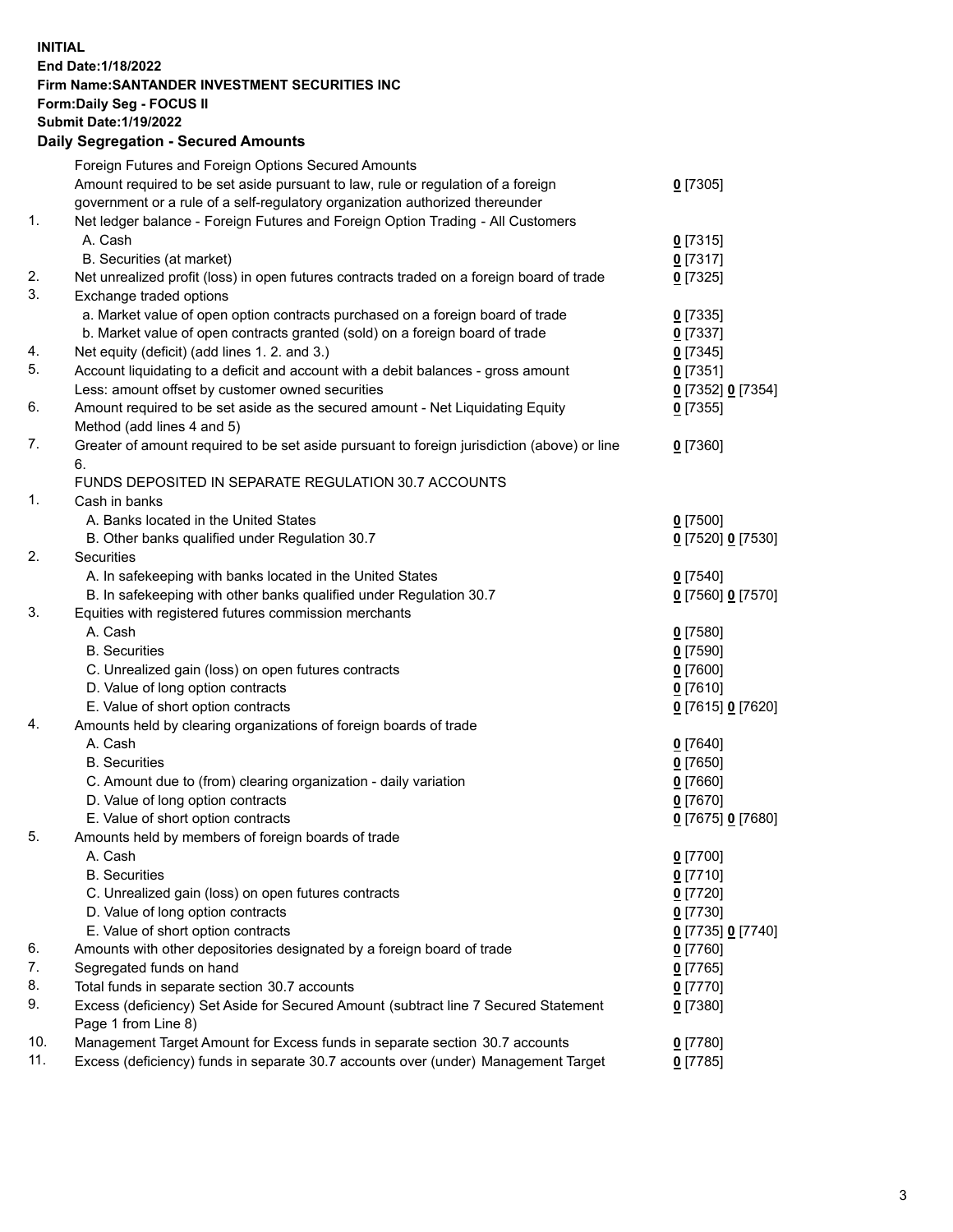| <b>INITIAL</b> |                                                                                     |                                           |  |  |  |
|----------------|-------------------------------------------------------------------------------------|-------------------------------------------|--|--|--|
|                | End Date: 1/18/2022                                                                 |                                           |  |  |  |
|                | Firm Name:SANTANDER INVESTMENT SECURITIES INC                                       |                                           |  |  |  |
|                | Form: Daily Seg - FOCUS II                                                          |                                           |  |  |  |
|                | <b>Submit Date: 1/19/2022</b>                                                       |                                           |  |  |  |
|                | Daily Segregation - Segregation Statement                                           |                                           |  |  |  |
|                | SEGREGATION REQUIREMENTS(Section 4d(2) of the CEAct)                                |                                           |  |  |  |
| 1.             | Net ledger balance                                                                  |                                           |  |  |  |
|                | A. Cash                                                                             | 2,035,087,537 [7010]                      |  |  |  |
|                | B. Securities (at market)                                                           | $0$ [7020]                                |  |  |  |
| 2.             | Net unrealized profit (loss) in open futures contracts traded on a contract market  | 112,724,739 [7030]                        |  |  |  |
| 3.             | Exchange traded options                                                             |                                           |  |  |  |
|                | A. Add market value of open option contracts purchased on a contract market         | 96,674,093 [7032]                         |  |  |  |
|                | B. Deduct market value of open option contracts granted (sold) on a contract market | -45,670,206 [7033]                        |  |  |  |
| 4.             | Net equity (deficit) (add lines 1, 2 and 3)                                         | 2,198,816,163 [7040]                      |  |  |  |
| 5.             | Accounts liquidating to a deficit and accounts with                                 |                                           |  |  |  |
|                | debit balances - gross amount                                                       | $0$ [7045]                                |  |  |  |
|                | Less: amount offset by customer securities                                          | 0 [7047] 0 [7050]                         |  |  |  |
| 6.             | Amount required to be segregated (add lines 4 and 5)                                | 2,198,816,163 [7060]                      |  |  |  |
|                | FUNDS IN SEGREGATED ACCOUNTS                                                        |                                           |  |  |  |
| 7.             | Deposited in segregated funds bank accounts                                         |                                           |  |  |  |
|                | A. Cash                                                                             | 187,539,647 [7070]                        |  |  |  |
|                | B. Securities representing investments of customers' funds (at market)              | $0$ [7080]                                |  |  |  |
|                | C. Securities held for particular customers or option customers in lieu of cash (at | $0$ [7090]                                |  |  |  |
|                | market)                                                                             |                                           |  |  |  |
| 8.             | Margins on deposit with derivatives clearing organizations of contract markets      |                                           |  |  |  |
|                | A. Cash                                                                             | 2,030,719,107 [7100]                      |  |  |  |
|                | B. Securities representing investments of customers' funds (at market)              | $0$ [7110]                                |  |  |  |
|                | C. Securities held for particular customers or option customers in lieu of cash (at | $0$ [7120]                                |  |  |  |
|                | market)                                                                             |                                           |  |  |  |
| 9.             | Net settlement from (to) derivatives clearing organizations of contract markets     | 2,260,393 [7130]                          |  |  |  |
| 10.            | Exchange traded options                                                             |                                           |  |  |  |
|                | A. Value of open long option contracts                                              | 96,674,093 [7132]                         |  |  |  |
|                | B. Value of open short option contracts                                             | -45,670,206 <sup>[7133]</sup>             |  |  |  |
| 11.            | Net equities with other FCMs                                                        |                                           |  |  |  |
|                | A. Net liquidating equity                                                           | $0$ [7140]                                |  |  |  |
|                | B. Securities representing investments of customers' funds (at market)              | $0$ [7160]                                |  |  |  |
|                | C. Securities held for particular customers or option customers in lieu of cash (at | $0$ [7170]                                |  |  |  |
| 12.            | market)<br>Segregated funds on hand                                                 | $0$ [7150]                                |  |  |  |
| 13.            | Total amount in segregation (add lines 7 through 12)                                |                                           |  |  |  |
| 14.            | Excess (deficiency) funds in segregation (subtract line 6 from line 13)             | 2,271,523,034 [7180]<br>72,706,871 [7190] |  |  |  |
| 15.            | Management Target Amount for Excess funds in segregation                            | 70,000,000 [7194]                         |  |  |  |
| 16.            | Excess (deficiency) funds in segregation over (under) Management Target Amount      | 2,706,871 [7198]                          |  |  |  |
|                | <b>Excess</b>                                                                       |                                           |  |  |  |